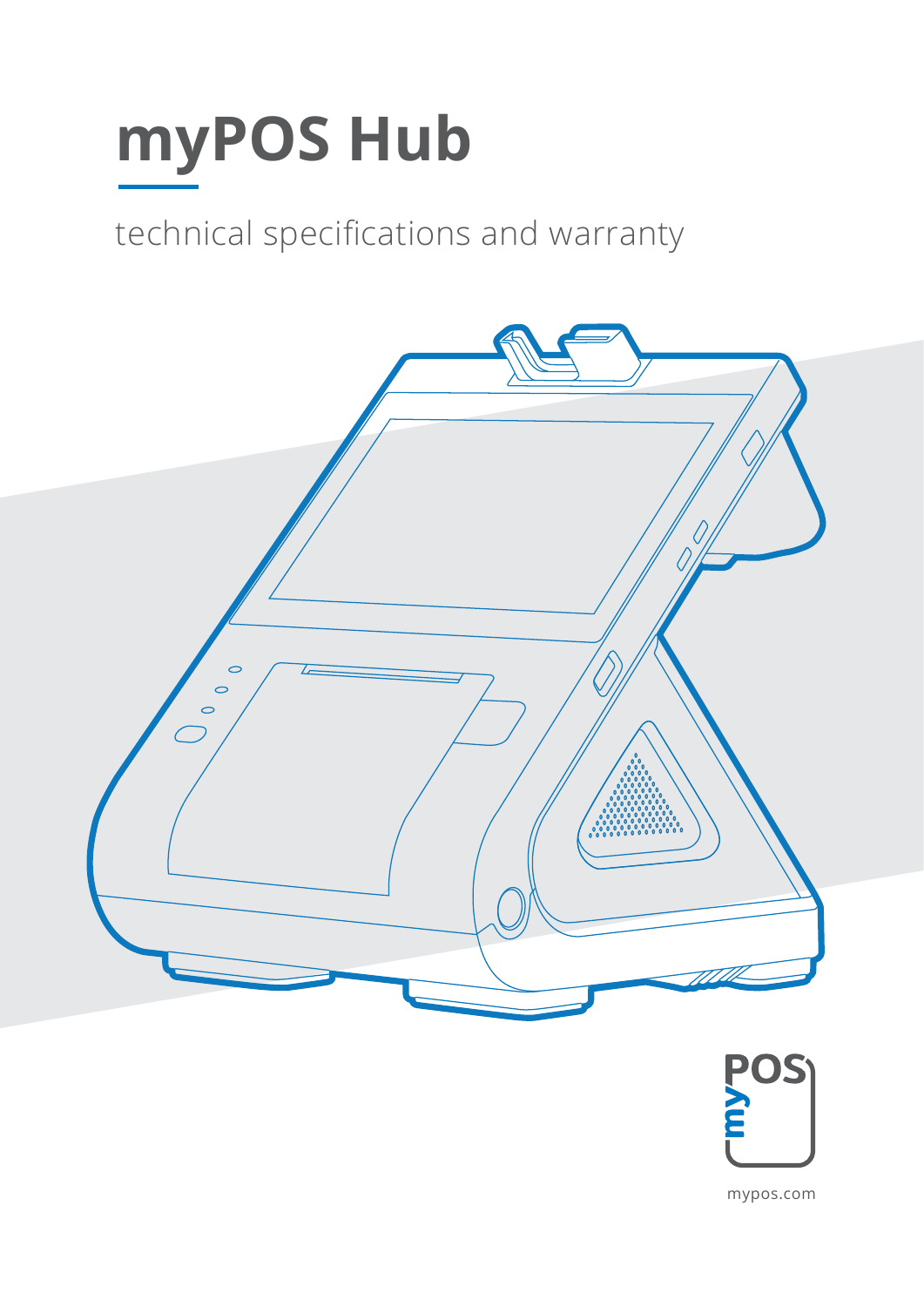## Table of Contents

| Installation<br>4<br>4<br>Usage                                                                     |
|-----------------------------------------------------------------------------------------------------|
| General safety information<br>5<br>Safety information for the battery pack<br>6<br>Maintenance<br>6 |
| Overview<br>Charging<br>7                                                                           |
| .8<br>Replacement of myPOS package<br>with defect<br>8<br>Important: disposal<br>8                  |
| .8                                                                                                  |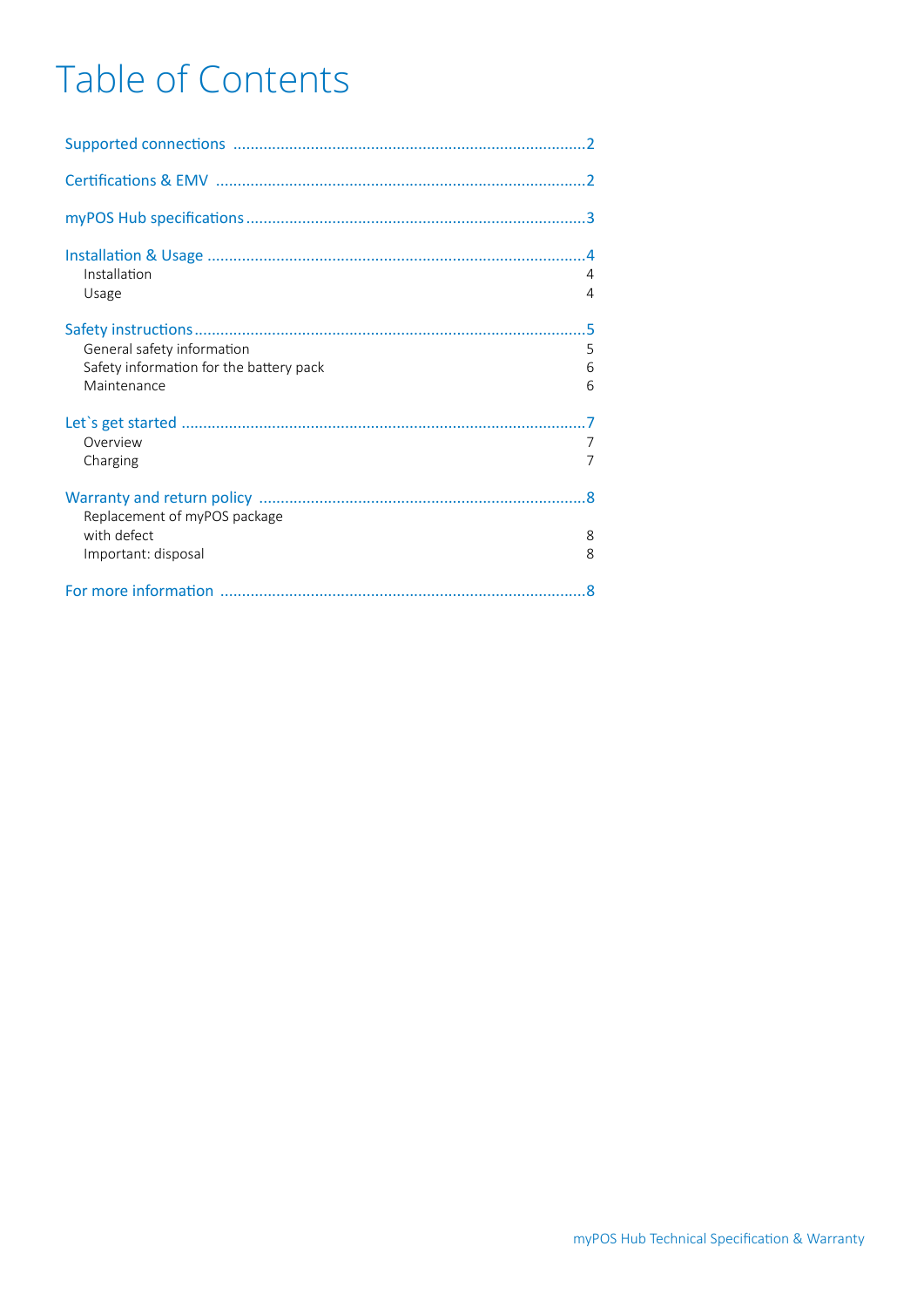## <span id="page-2-0"></span>Supported connections

Your new myPOS Hub device requires internet connection to work properly. The internet connection can be established via Wi-Fi or SIM card. Simply connect your myPOS Hub device to the internet using your mobile phone (via personal hotspot), a wireless router or a SIM card.

Please find the supported connection types below:

- **• Wi-Fi** You can connect your device using a Personal Hotspot or a Wi-Fi router. The supported encryption methods for Wi-Fi networks are WPA and WPA2.
- **• SIM Card** Make sure that the data connection service is activated.



EC Declaration of conformity: The manufacturer Shenzhen Xinguodu Technology Co.,Ltd, China, declares that this product is compatible with the essential and other requirements of EC Directives R&TTE 1999/5/CE and related EC Directives and carries the CE mark accordingly.

## Certifications & EMV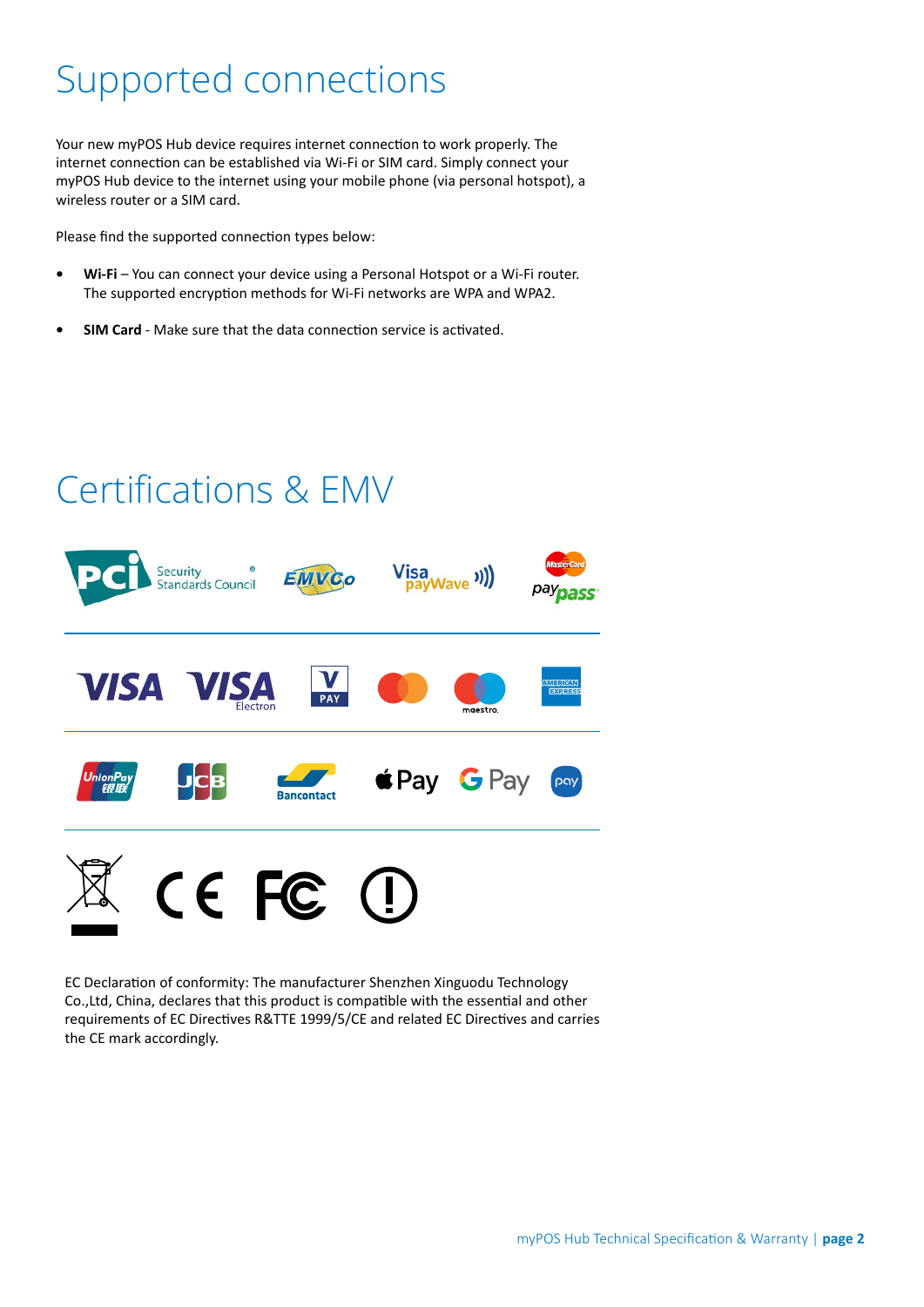## <span id="page-3-0"></span>myPOS Hub specifications

| <b>Operating System</b> | PayDroid based on Android 6.0                                                                                                                                                                                                                                                      |
|-------------------------|------------------------------------------------------------------------------------------------------------------------------------------------------------------------------------------------------------------------------------------------------------------------------------|
| <b>Q20 Module</b>       | PCI PTS 5.x Certified Payment Terminal 4.3 Inch Color Capacitive Touch Screen                                                                                                                                                                                                      |
| <b>Processor</b>        | Quad-Core Cortex A53, 1.2GHZ                                                                                                                                                                                                                                                       |
| <b>Memory</b>           | 1GB RAM + 8GB FLASH                                                                                                                                                                                                                                                                |
| <b>Display</b>          | 8 Inch all Perspective-IPS Screen, 1280 x 800 Pixels HD Display Capacitive Touch<br>Screen                                                                                                                                                                                         |
| <b>Printer</b>          | 3 Inch Thermal Printer Head Automatic Paper Receipt Cutter<br>Paper Width: 80mm Diameter: 80mm                                                                                                                                                                                     |
| <b>Communications</b>   | WiFi: 802.11 b/g/n, 2.4G, Supports Hot Spot and WiFi probe<br>Bluetooth: BLE 4.0<br>3G / 4G (optional)                                                                                                                                                                             |
| <b>Audio</b>            | 2 Stereo Speakers - 4Ω / 2W                                                                                                                                                                                                                                                        |
| <b>Camera</b>           | 5 Megapixel Rear Auto Zoom Camera for 1D & 2D Code Scanning<br>2 Megapixel Front Fixed Focal Camera                                                                                                                                                                                |
| <b>Card Readers</b>     | Magnetic Card Reader: Support 1/2/3.<br>IC Card reader: Support reading card of 1.8V, 3.3V and 5V.<br>Support storage card and CPU card.<br>Conform to the standard of EMV2000 L1&L2<br>PBOC3.0, IOS7816 RF Card Reader: 13.56Mhz<br>conform to the standard of ISO14443, Type A/B |
| <b>Card Slots</b>       | 1 SIM Card Slot/1 Micro SD Card Slot, Supports up to 32GB/1 magnetic stripe/IC<br>card slot, using two-in-one (supportMAG&ICC)                                                                                                                                                     |
| <b>Battery</b>          | Li-Ion Battery, 2600mAh, 3.7V                                                                                                                                                                                                                                                      |
| <b>Multi-Media</b>      | Video, Audio                                                                                                                                                                                                                                                                       |
| <b>Peripheral Ports</b> | 1 x Cash Box RJ11 (24V)/2 x RS232/2 x USB HOST2.0/1 x Micro USB OTG2.0/1 x<br>HDMI1.4 Type A/1 x Audio Jack/2 x LAN                                                                                                                                                                |
| <b>Physical Keys</b>    | 1 x ON/OFF Key 1 x Printer Paper Button II 1 x Volume +/- Key 1 x Custom Shortcuts                                                                                                                                                                                                 |
| <b>Voltage</b>          | Input: 100 - 240V AC, 50Hz / 60Hz Output: 24V / 2.7A                                                                                                                                                                                                                               |
| <b>Indicator</b>        | Printer Power Indicator (green) Printer Paper Out Indicator I (yellow) Printer Error<br>Indicator (red) Charge Indicator (red) I I Information Indicators (blue)                                                                                                                   |
| <b>Certifications</b>   | CCC/FCC/RoHs/CE                                                                                                                                                                                                                                                                    |
| <b>Built-In Apps</b>    | Payment, Payment Request, MO/TO Payment, Top-up, Register, App Market,<br>Settings, Private Label GiftCard                                                                                                                                                                         |
| <b>Languages</b>        | English, German, Bulgarian, Czech, Greek, Spanish, French, Croatian, Italian, Dutch,<br>Portugal, Romanian, Swedish, Hungarian, Icelandic, Latvian, Polish, Slovenian                                                                                                              |

**Manufacturer:** PAX TECHNOLOGY LIMITED

**Address:** Room 2416, 24/F; Sun Hung Kai Centre, 30 Harbour Road, Wanchai, Hong Kong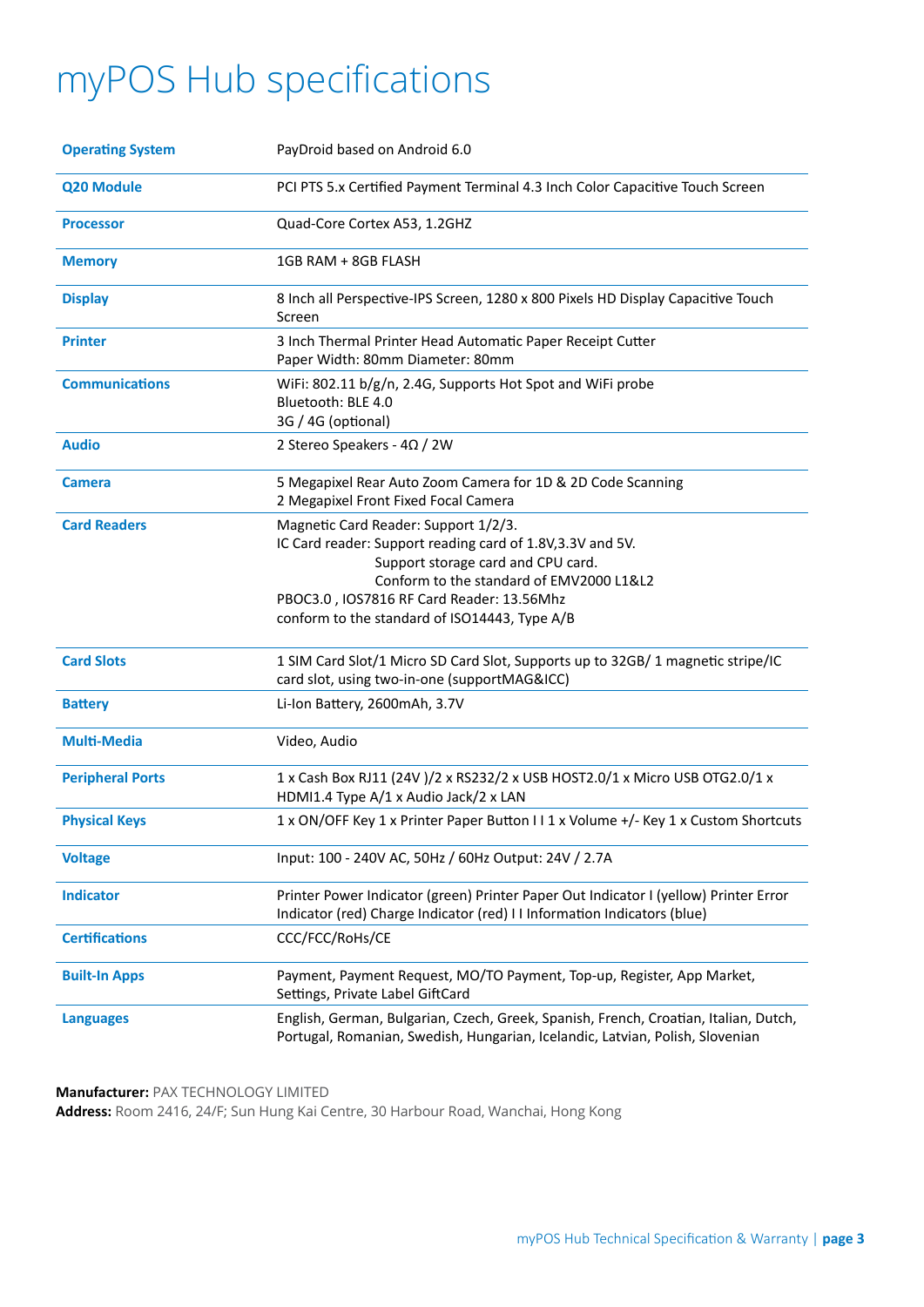## <span id="page-4-0"></span>Installation & Usage

#### Installation

- USB port: Connect USB device or PC
- SIM card: Open the SIM card/SD card cover and insert the SIM card into the corresponding SIM card slot.
- Mirco SD card: Open the SIM card/SD card cover and insert the Micro SD card into the corresponding Micro SD card slot.
- LAN A/B: Open the wire hidden cover which is at the back of the terminal, insert the cable which is connected to the Internet to LAN A or LAN B. It provides bidirectional wired Internet for the cash register.
- Cash Drawer: Open the wire hidden cover which is at the back of the terminal, insert the RJ11 connector into the Cash Drawer interface to connect the Cash Drawer with the cash register.
- HDMI interface: Open the wire hidden cover which is at the back of the terminal, insert the HDMI cable which connects the HD TV or display (supports 720P or above) into the HDMI interface of the cash register. Then the HD TV or display can show all the information on the screen of the cash register.
- Audio Jack: Adopt the international standard interface, support the microphone.

#### Usage

- Power ON: Press and hold the Power button (on the side) for three seconds until the main screen and the guest screen display normally.
- Power off: Press and hold the Power button for three seconds until the shutdown menu appears, tap Shutdown > Click Shutdown, and then "shutting..." appears, the terminal is being turned off.
- Load the print paper: When the printer indicator lights in yellow, it needs to load the print paper. Press the printer cover switch to open the printer cover, load the paper roll by following the direction as shown in the paper warehouse, and close the printer cover. Then the indicator will light off.
- Magnetic stripe card: Place the magnetic stripe face to the main screen (perpendicular to the main screen), swipe card through the magnetic card slot at a constant speed.
- IC card: Place the chip face down, insert the IC card into the card slot, and push it to the end. Swiping contactless card: Place a contactless card close to the sensor area of swiping which is at thescreen of the payment module.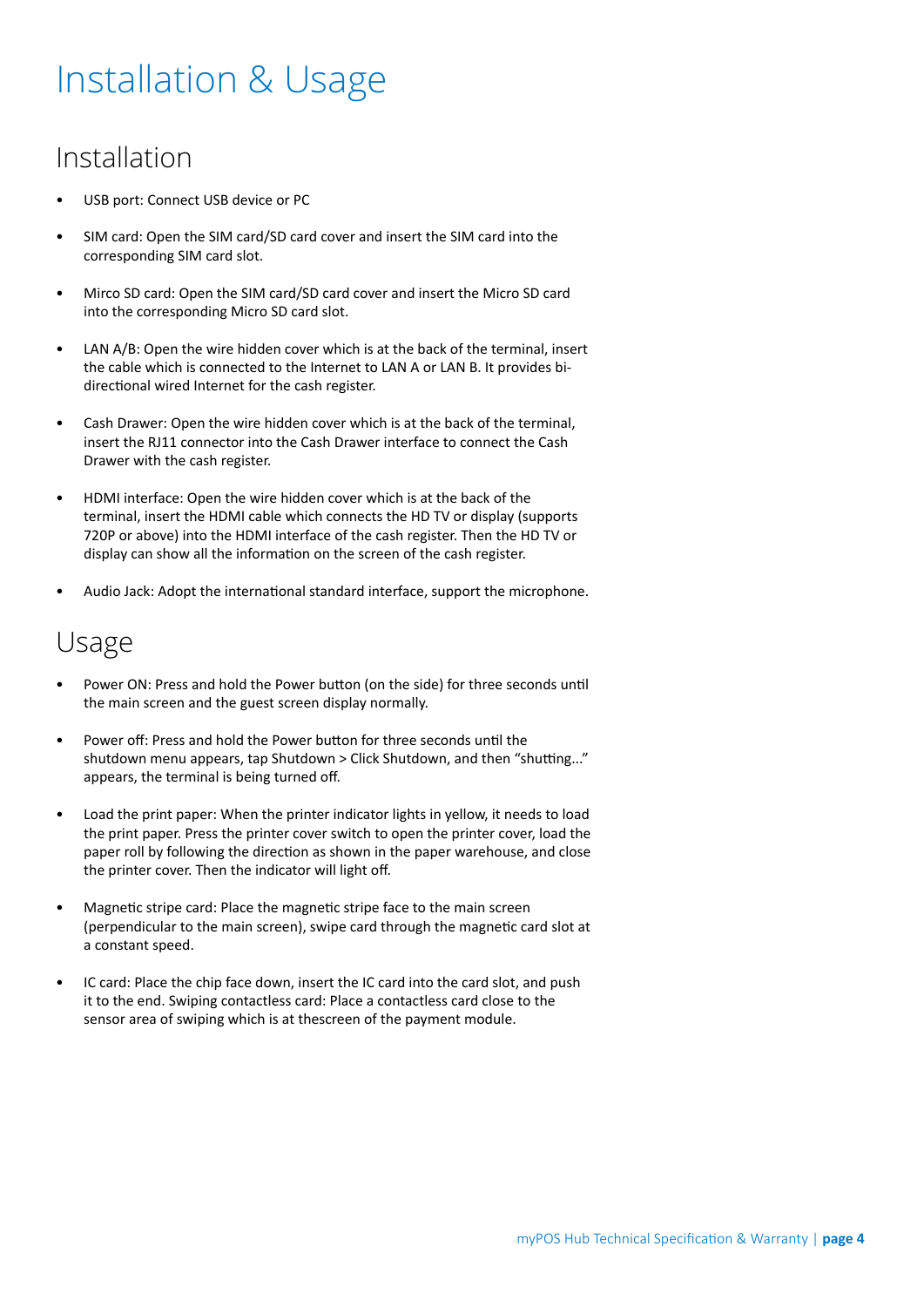# <span id="page-5-0"></span>Safety instructions

#### General safety information

- Use only the provided AC adapter. There is a risk of explosion, fire and device damage if other adapters are used.
- Never expose your device to extreme temperatures. There is a risk of explosion and fire.
- Switch off the device immediately if it starts to emit smoke, unusual odours or noises. If you continue to use the device under these circumstances, there is a risk of fire and electric shock. In such cases, you need to send the device for repair.
- Do not allow foreign matter to fall into the equipment. Penetration of foreign objects may lead to fire or electric shock.
- Only operate your myPOS Hub terminal with the supplied accessories. The use of other accessories will lead to malfunctioning.
- Do not expose the unit to extreme weather conditions such as rain, hail, strong sunlight or snow. In case of damage, the unit must be examined by customer service for possible faults.
- Do not insert any objects that do not meet the specified purpose into the openings on the casing or the card slots. This will cause damage to the casing or the card reader.
- Please put the myPOS Hub device, battery and equipment out of reach of children to prevent swallowing of parts by children, causing injury to children or others, or damage to the objects themselves.
- The terminal does not contain any parts to be serviced by the user and therefore must not be opened. If opened, the warranty is rendered null and void.
- Do not drop, knock or shake the device. Rough handling can break internal circuit boards and fin mechanics.
- The myPOS Hub device is equipped with a Wi-Fi interface for wireless communication. Never use the device in environments where it could cause interference (airplanes, hospitals, etc.)

#### Maintenance

- Do not use harsh chemicals, cleaning solvents, or strong detergents to clean the device.
- Do not use compressed air to clean the unit or its components or to remove dust.
- Make sure that you do not scratch the touch screen surface.
- Make sure that you keep the charging contacts clean.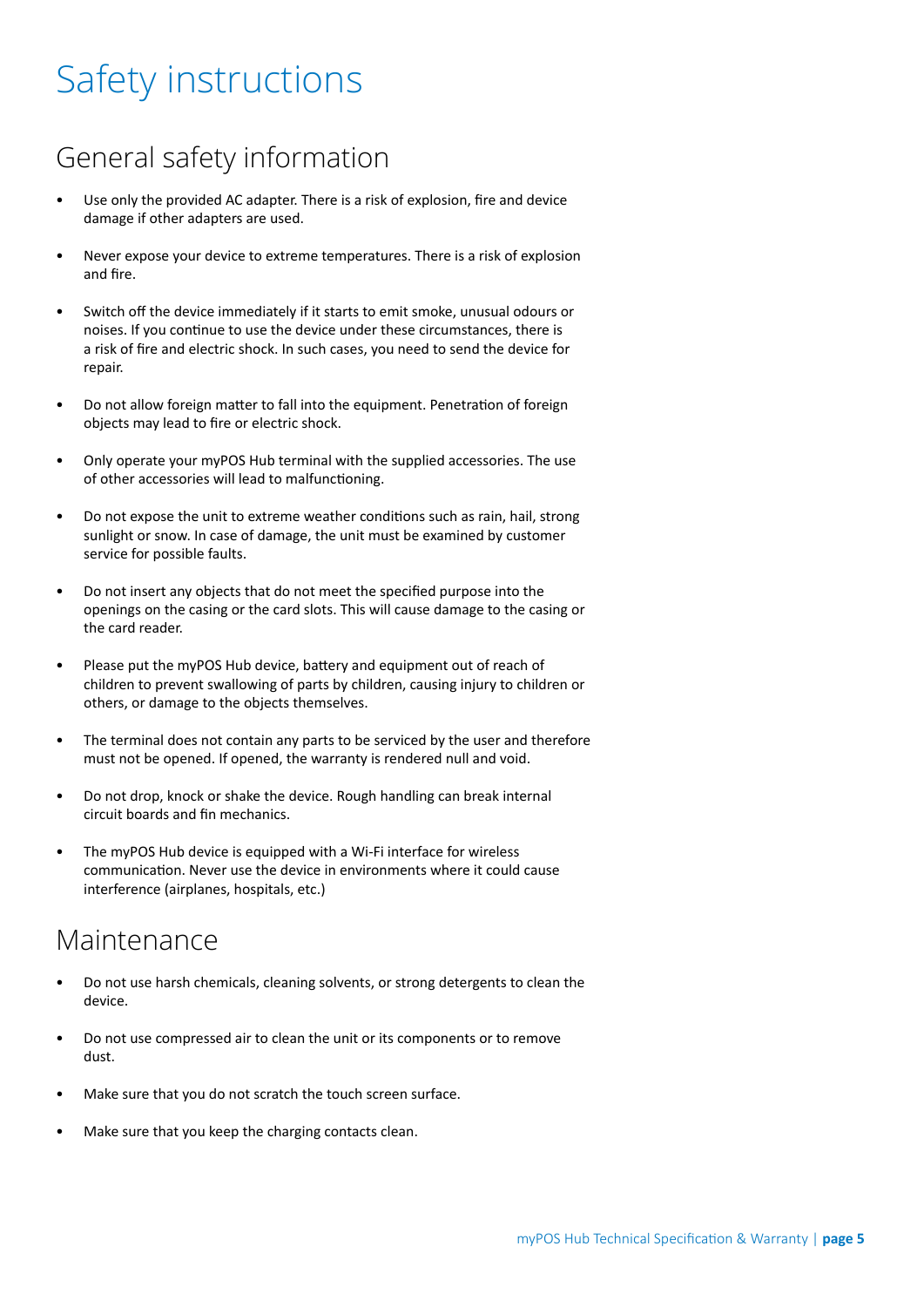# <span id="page-6-0"></span>Let`s get started

## Overview



## Charging

The terminal displays the Battery Power status in percentages. There are a number of factors that can affect the battery life, for example:

- Length of time off the charger
- Time between transactions

Please check the battery status prior to initiating any operation on the terminal. If it indicates 'very low' (10% or less) or 'no power', you should recharge the battery.

When you turn ON your myPOS Hub device for the first time, you need to charge it. Input the charge cable in the charging slot (point 05).



*Caution: Rechargeable battery needs to be replaced if it has been used for two years. If the rechargeable battery is not in its original shape, or if it's overheated, please replace with a new battery.*

*Do not use any other external cables other than the specified and/or supplied ones. Ensure that the cable is routed to prevent damage or accidental contact. This device is intended for use when supplied with power from a low voltage external power supply.charge it. Input the charge cable in the charging slot (point 05).*